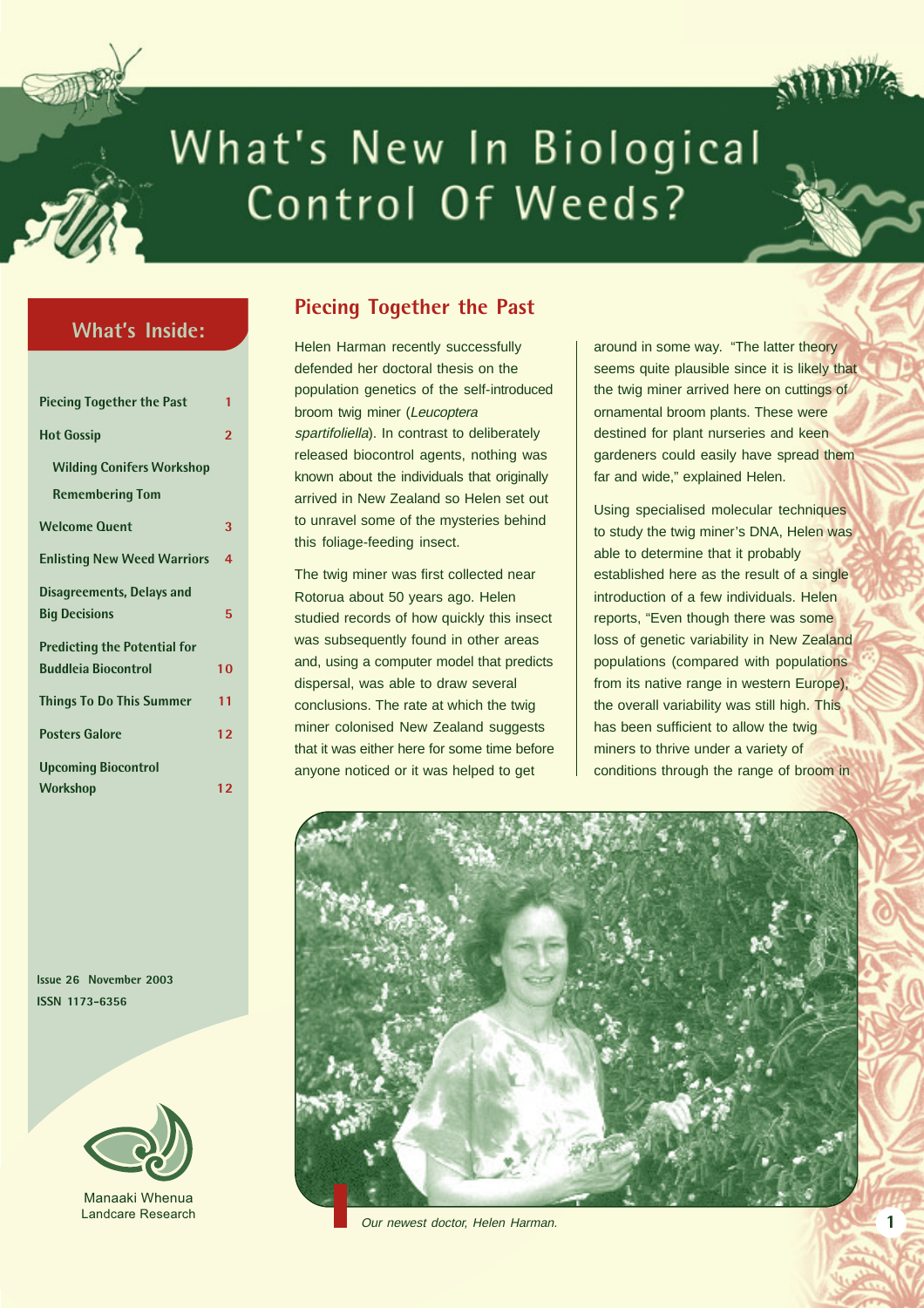New Zealand." Heavy damage has now been seen in many places, especially in the South Island, and studies have shown that when present in good numbers the insect can stunt broom's growth quite dramatically.

Helen found that the populations she studied from the broom twig miner's

**Hot Gossip**

An extremely successful workshop was held in Christchurch immediately preceding the New Zealand Plant Protection Society's annual conference in August to ponder **wilding conifer control** and, in particular, whether biocontrol might ever be a solution to this problem in New Zealand. This was the first time that all affected stakeholders had come together for a frank and open discussion about the problem. Regional councils provided the funding which allowed this workshop to happen. Additional sponsorship from Landcare Research, Forest Research, the Department of Conservation, the Ministry of Agriculture & Forestry, and the Commonwealth Science Council made it possible for us to fly in some overseas experts (John Hoffmann, University of Cape Town, and Andrew Storer, Michigan Technical University) and to allow a substantial proceedings to be produced. Some of the main outcomes were:

- We have good manual control techniques but not necessarily enough funding or skilled personel to get on top of the problem while it is still possible.
- There is still a lot we don't know about the potential safety and usefulness of biocontrol agents. The major stumbling block could be that if the serious disease pine pitch canker (Fusarium subglutinans f. sp. pini)

native range were genetically quite similar to each other with most of the variation found within populations. This indicates a high rate of gene flow, probably due to the mobility of the adults. "If we are sourcing biocontrol agents overseas and know beforehand that the populations have low genetic differentiation, then we

probably don't need to be as fussy about where we collect them from since much of the genetic variation is likely to be present in a single or a few populations," concluded Helen.

The group's newest doctor will be putting her new diagnostic skills to good use in a range of projects.

was ever accidentally introduced here then biocontrol agents might spread it around. However, the feasibility of using biocontrol agents warrants more research.

- The use of fire, although also controversial, warrants more research.
- People want to work together to find a solution to this problem. Volunteers were sought to form a committee that will progress this further. It is hoped

Sadly **Tom Jessep** lost his battle with cancer in July. He retired from Landcare Research in 1997 after a 40-year crusade to free New Zealand of unwanted pests. Tom was perhaps best known for his efforts to control thistles and he was responsible for importing three agents to attack

**nodding thistle** (Carduus nutans) – all have established well and are now a familiar sight on nodders. Tom also laid some of the groundwork for our successful technology transfer programme by making some of the first linkages with noxious plants officers and getting them enthused about biocontrol. Thanks to Tom nodding thistle is no longer the terrible purple peril that it

that the committee will meet for the first time in December.

**Richard Hill** (Richard Hill and Associates) made a great job of organising this workshop for us and he is currently working on the proceedings, which he hopes will be available before the end of the year. If you missed the workshop and would like to purchase a copy of the proceedings please get in touch with Lynley Hayes (Ph 03 325 6701 ext 3808 hayesl@landcareresearch.co.nz).

used to be, with the plant now well controlled in many areas. Next time you see a receptacle weevil (Rhinocyllus conicus), gall fly (Urophora stylata) or crown weevil (Trichosirocalus mortdelo) remember to say a little thank you to Tom.



Tom, his wife Nancy, and Phil Crotty (Environment Canterbury) collecting nodding thistle crown weevils shortly before Tom's retirement.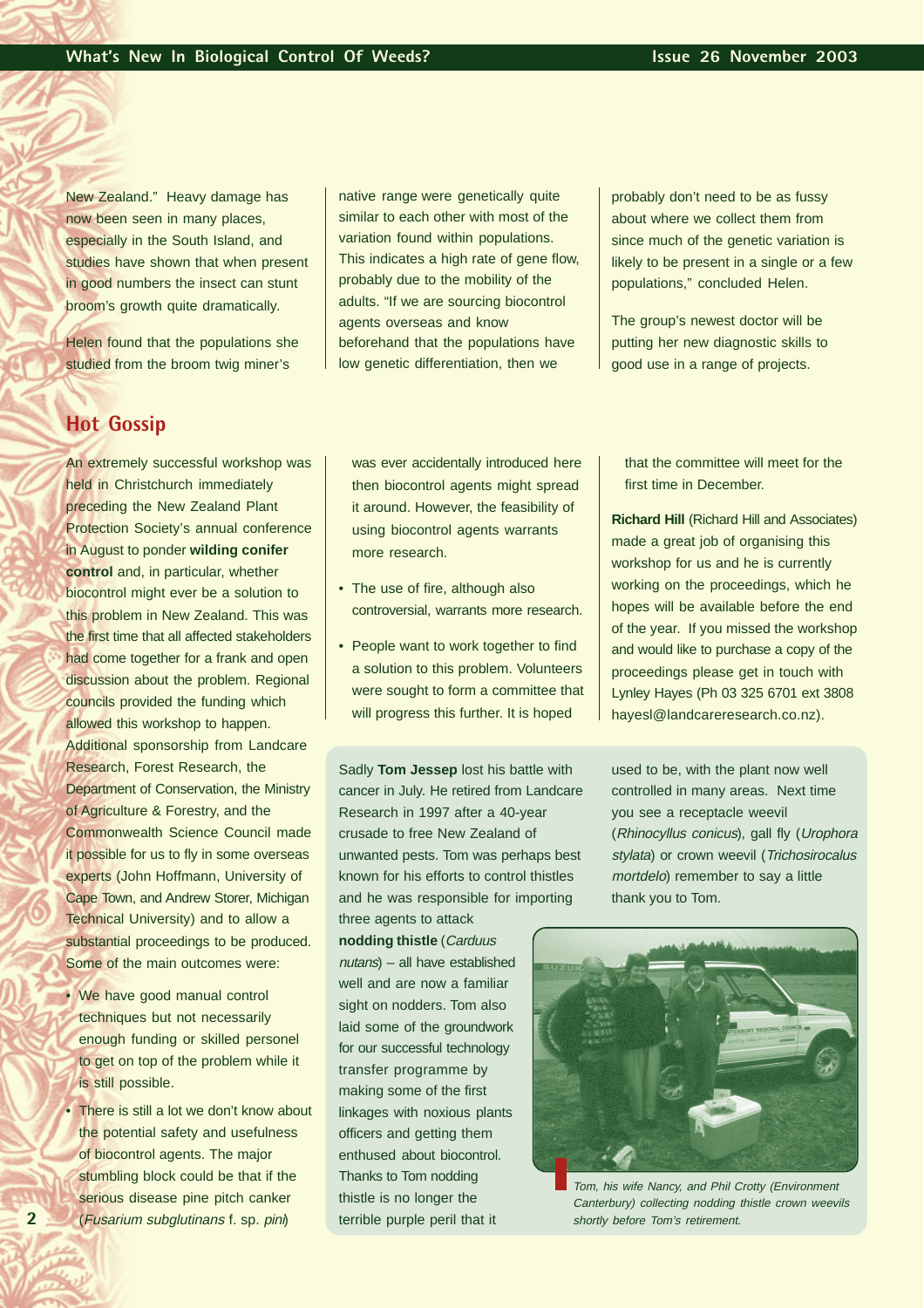## **Welcome Quent**

We are delighted to welcome a new member to our team. Quentin Paynter is our new "Insect Ecologist/ Biocontrol Scientist" and will be based at our Auckland office (email: paynterq@landcareresearch.co.nz or Ph 09 815 4200 ext 7086). Quentin will be working on several projects, including looking at nontarget impacts of biocontrol agents, impacts of biocontrol agents on old man's beard (Clematis vitalba), an economic evaluation of broom (Cytisus scoparius) control, and improving biocontrol of alligator weed (Alternanthera philoxeroides).

Quentin has spent the past 5 years working for CSIRO in Darwin, Australia, looking at the integrated management of a woody shrub, mimosa (Mimosa pigra). "That work involved evaluating the impact of biocontrol on mimosa and designing control options that would integrate biocontrol with other management methods," explained Quentin. "We predicted that biocontrol would control mimosa on its own but would take a long time to do so. However, we found that, when used together, biocontrol actually enhanced the impact of other control methods. In fact, some biocontrol agents did better and increased in number when used in combination with other methods, such as herbicide and bulldozing," revealed Quentin.

Prior to his work in Australia, Quentin worked for CABI based in Montpellier, France. At Montpellier Quentin was responsible for sourcing biocontrol agents for broom and sending them to New Zealand, Australia, and the United States. He also conducted ecological studies to determine why broom is a weed and the potential impact different biocontrol agents



Quent doesn't mind getting wet or muddy for a good cause!

might have on it. "We investigated the differences in how broom grows in its native range versus how it grows where it's introduced. From this, we could identify the characteristics that allow it to become a weed," explained Quentin. The characteristics could then be put in a modelling programme and the consequences of manipulating each on the success of broom examined. "We found that the best way of controlling broom with biocontrol was to use agents that reduce the life span of the plant, and damage it so that seedlings are less likely to establish underneath older plants. These two characteristics appear to be the most important areas to target," said Quentin.

Quentin's move to New Zealand will bring back some memories of his time in France as he has been "reunited" with his boss at Montpellier, Simon Fowler, and will be continuing work on broom.



A self-confessed "mad, keen bird watcher", Quentin has enjoyed viewing birds around the world. He is proud to include the rare African green broadbill and the shoebill ("rather like a big, grey, pterodactyl"), also from Africa, on his list of birds seen. "I try to not let bird watching interfere in work … too much," Quentin admits. He met his wife, Janine, at a workshop on Montpellier broom (Teline monspessulana), which was the subject of her PhD study at the time. They have an 8-month-old daughter Jennifer. We welcome the whole family and are sure that the biocontrol of weeds in New Zealand will benefit from Quentin's expertise.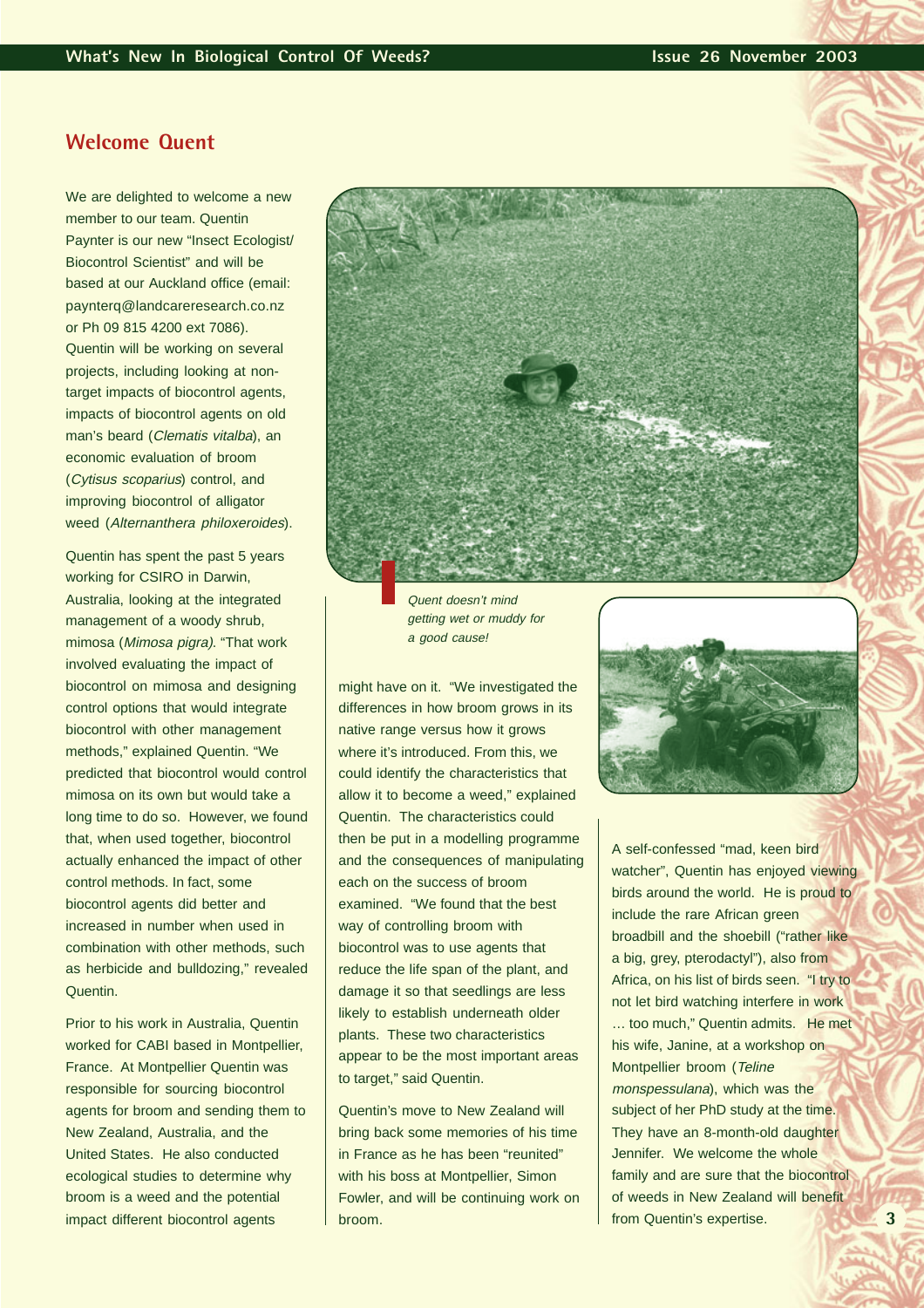# **Enlisting New Weed Warriors**



Julia with pupils from Ouyen Primary School releasing bridal creeper leafhoppers.

During September, Julia Wilson-Davey spent 2 weeks in Australia meeting people who are involved in weed education and awareness-raising programmes. The Australians are a jump or two ahead of us when it comes to this kind of thing. The focus of Julia's trip was to learn all the secrets about how their most successful programmes operate and get some advice about how similar programmes could be developed here in New Zealand.

Julia spent a week in Melbourne hosted by the "Weed Warriors" team (Raelene Kwong, Kate McArthur, and Megan McCarthy), at the Department of Primary Industries (formerly the Keith Turnbull Research Institute). This programme teaches school children about weeds through rearing biological control agents in the classroom and releasing them onto local weeds. The practical nature of the programme and the responsibility of looking after live insects that have been reared for the specific purpose of controlling weeds help make the "Weed Warriors" programme appeal to both students and teachers alike. "One school has participated now for 3 years

in a row. They have recently formed a buddy system with another school and the students from one school are teaching the programme to those at the other school," revealed Julia.

Julia accompanied Megan McCarthy, the Victorian Weed Warriors Co-ordinator, to visit four rural primary schools for the release of the bridal creeper leafhoppers (Zygina sp.) that they had reared. "It was a great opportunity to see 'Weed Warriors' in action in different schools. I particularly noticed how the teacher's level of enthusiasm affected that of the children. The teachers at one school were very enthusiastic and incorporated the insect rearing into other subjects, including maths and art. The students also made presentations to the junior classes, teaching them about bridal creeper (Asparagus asparagoides) and biological control," explained Julia.

In Western Australia, Julia met two CALM (Department of Conservation and Land Management) Bush Rangers Units. "Bush Rangers" is an extracurricular programme for 13 to 17 year olds that have an interest in conservation. Weeds are not the main focus of the programme, but weed control is an activity that they often get involved with. Julia visited the Bush Ranger Unit based at Rossmoyne Senior High School in Perth, with Bush Rangers Co-ordinator Bronwyn Humphreys. "Sydney golden wattle (Acacia longifolia) is an environmental weed that is growing in the school grounds. The Unit decided to take action against it and discovered that the Perth Zoo was looking for sources of food for their giraffes. They now regularly meet with a keeper and help him collect Sydney golden wattle foliage for the animals. It's a real winwin situation!" enthused Julia.

Several themes emerged during Julia's discussions with programme coordinators. "Working with schools and the community is rewarding but takes up a lot of time and energy! It's also wise to have clear goals, start small, and keep it simple," reveals Julia. Luckily we have been fortunate enough to secure a Royal Society teaching fellow, Richard Goldsbrough, to work jointly with Landcare Research and the Department of Conservation next year. So hopefully it won't be too long before we will be taking some similar weedy educational initiatives into classrooms here too! In the meantime schools can make a start on their own by dipping into Margaret Stanley's wonderful new addition to our website (see www.landcareresearch.co.nz/education/). This new educational resource provides a lot of background information about weeds and lots of great ideas for studying them in the classroom.

Julia would like to thank QE II Technicians' Study Awards for making this trip possible and all the people who hosted her trip in Australia.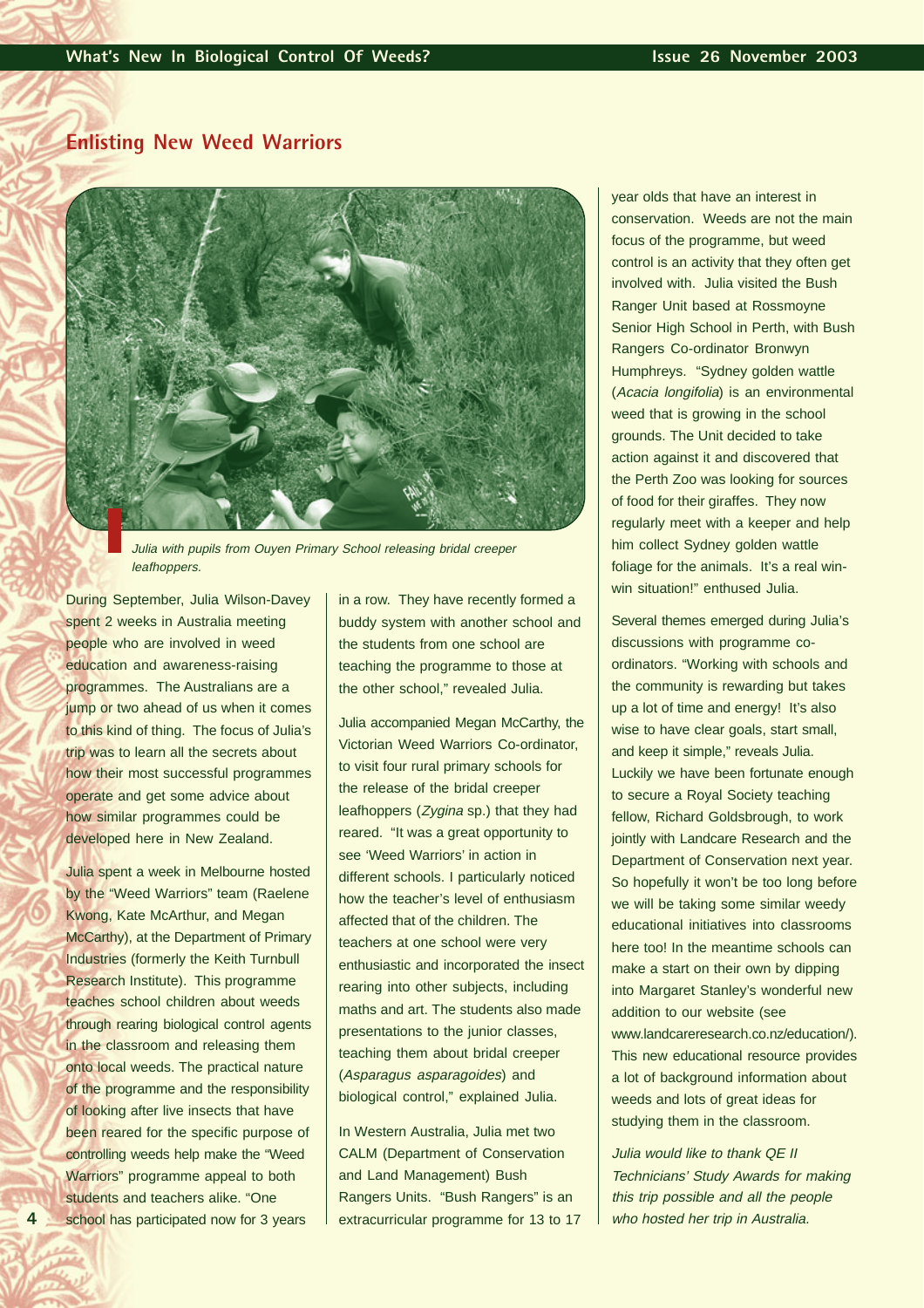# **Disagreements, Delays and Big Decisions**

Problems can arise when a plant is considered a dreadful weed by some but a highly useful resource by others. Serious conflicts of interest can cause major delays to biocontrol programmes or even prevent them from getting underway at all. Recently Margaret Stanley has undertaken a postdoctoral study of the whole conflicts-of-interest conundrum, and she presented her findings at the XI International Symposium of Biological Control of Weeds in Canberra earlier this year. Potential conflicts are usually identified early on when the feasibility of a biocontrol programme is being evaluated and typically there is opposition from at least one industry group.

#### *Economic protests*

"Often conflicts associated with biocontrol of weeds come down to money," explained Margaret. When an industry (typically beekeepers, horticulturalists, farmers, or foresters) stands to lose money if a weed is controlled then not surprisingly they object (see table on pages 6–7 for examples worldwide). Sometimes one industry is pitted against another, e.g. beekeepers were opposed to biocontrol of nodding thistle (Carduus nutans) while farmers supported it. Sometimes there can be divisions within a single industry, for example, Paterson's curse (Echium plantagineum) was reviled by most farmers in Australia, except for graziers in drought-prone areas – who called the plant "Salvation Jane". These graziers banded together with beekeepers to oppose biocontrol, resulting in a hold-up of nearly a decade.

Perceptions and values change over time so economic conflicts can also arise further down the track, especially with the development of new industries. St John's wort (Hypericum



perforatum) was one of the top four weeds in New Zealand at the turn of the century but is now gaining popularity in the natural pharmaceutical industry as an antidepressant and is even being grown as a crop in some regions. Potential crops that might be grown in future are considered when the feasibility of a biocontrol programme is being studied.

Industry of one type or another can be blamed for most of our environmental weeds. A recent example is kiwifruit (Actinidia spp.), which is now becoming a problem in the Bay of Plenty. "It's not surprising that many horticultural plants, which are selected for their fast growth rates and adaptability, become

environmental weeds – the same traits that make them suitable for forestry or horticulture also make them potential invaders," warned Margaret.

#### *Non-target worries*

Trouble also arises when people suspect there is a possibility of biocontrol agents attacking beneficial non-target plants. A biocontrol programme for sweet briar (Rosa rubiginosa) was abandoned because of strong opposition from the rosegrowing industry worried about collateral damage.

Serious delays to our biocontrol of broom (Cytisus scoparius) programme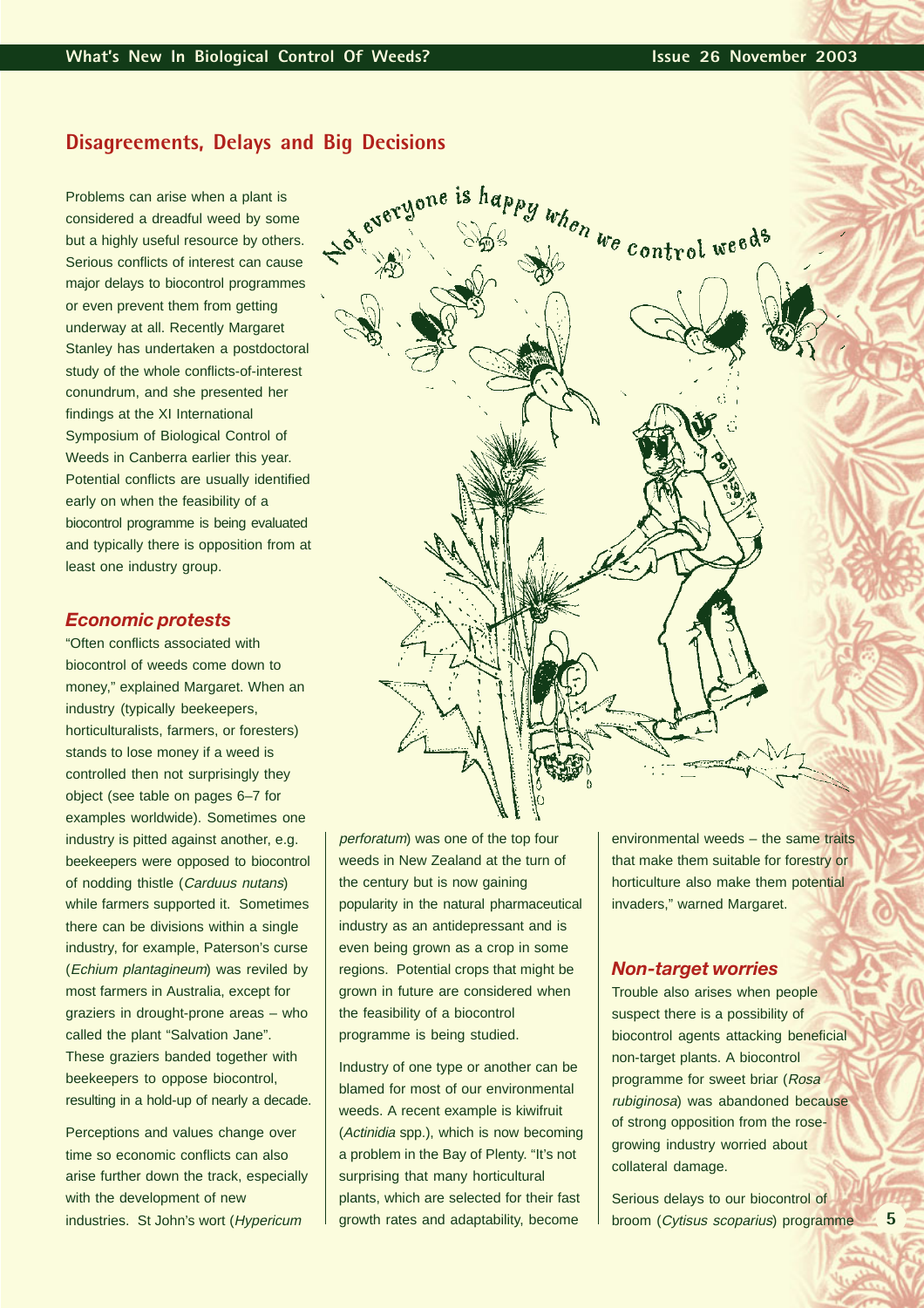# **Table 1. Summary of economic biocontrol conflicts of interest worldwide.**

| <b>Weed and location</b>                                                             | Possible adverse effects to:                                                                                                                                     | <b>Outcome</b>                                                                                                                                                                                                                                     |
|--------------------------------------------------------------------------------------|------------------------------------------------------------------------------------------------------------------------------------------------------------------|----------------------------------------------------------------------------------------------------------------------------------------------------------------------------------------------------------------------------------------------------|
| Acacia cyclops<br>(Rooikrans)<br><b>South Africa</b>                                 | Wood industry - timber, bark extracts,<br>firewood. Stabilisation of dunes.                                                                                      | Biocontrol delayed. Seed feeders an<br>acceptable alternative, and a weevil released<br>in 1991.                                                                                                                                                   |
| Acacia mearnsii<br>(Black wattle)<br><b>South Africa</b>                             | Wood industry - timber, bark extracts<br>(tannins), firewood. Horticulture - seed and<br>seedlings for forestry.                                                 | Biocontrol delayed. Seed feeders the only<br>acceptable alternative. Researchers proved<br>chemical protection of seed orchards possible.<br>Weevil eventually released in 1994.                                                                   |
| Acacia melanoxylon<br>(Blackwood)<br><b>South Africa</b>                             | Wood industry - timber, bark extracts,<br>firewood.                                                                                                              | Biocontrol delayed. Seed feeders an<br>acceptable alternative.                                                                                                                                                                                     |
| Acacia saligna<br>(Port Jackson willow)<br><b>South Africa</b>                       | Wood industry - formal industry and poor<br>communities who sell and use the wood.<br>Farmers - shade, animal fodder, sand<br>binder.                            | Biocontrol delayed. Gall-forming rust released<br>1987. Possibly should have released seed<br>feeders instead, but economic benefits far<br>outweigh potential losses.                                                                             |
| Cannabis sativa<br>(Marijuana)<br><b>United Nations</b>                              | Drug producers -<br>immense monetary worth.                                                                                                                      | Agent found but not released because of<br>international politics and violent retribution<br>feared.                                                                                                                                               |
| Carduus nutans<br>(Nodding thistle)<br><b>New Zealand</b>                            | Apiarists - valuable nectar source.                                                                                                                              | Biocontrol briefly delayed then agents<br>released. Nectar production more likely to be<br>reduced by herbicide than biocontrol.                                                                                                                   |
| Centaurea solstitialis<br>(Yellow star thistle)<br><b>USA</b>                        | Apiarists - flowers valuable source of<br>nectar.                                                                                                                | Biocontrol agent released. Committee<br>recommended investigation of useful<br>replacement plants for beekeepers.                                                                                                                                  |
| Chondrilla juncea<br>(Skeleton weed)<br><b>Australia</b>                             | Farmers - fatten lambs and feed stock in dry<br>periods.                                                                                                         | Biocontrol agent released. Small losses<br>compared to economic benefits of controlling<br>the weed.                                                                                                                                               |
| Chromolaena odorata<br>(Triffid/Siam weed)<br>Africa                                 | Farmers - considered a valuable fallow<br>species for farmers who use shifting<br>agriculture techniques.                                                        | Release of biocontrol agents still blocked in<br>most of West Africa.                                                                                                                                                                              |
| Cytisus scoparius<br>(Scotch/English broom)<br>USA, New Zealand,<br><b>Australia</b> | Horticulture - ornamental plant. Apiarists -<br>pollen. Farmers - fodder. Non-targets - e.g.<br>tagasaste (Chaemaecytisus palmensis)<br>affected by some agents. | Biological control agents released in all three<br>countries. More detailed investigation of costs<br>and benefits required before release of further<br>agents in NZ. Impact assessments required<br>before new agents are released in Australia. |
| Echium plantagineum<br>(Paterson's curse)<br><b>Australia</b>                        | Apiarists - flowers produce large quantities<br>of nectar and pollen. Farmers - potential<br>source of fodder during drought.                                    | Court proceedings led to an injunction on<br>release (1980). Ban finally lifted in 1988 and<br>agents released.                                                                                                                                    |
| Eichhornia crassipes<br>(Water hyacinth)<br>India                                    | Production – paper, mulch, alternative<br>source of fuel (biogas), purify sewage.<br>Medicine used by locals.                                                    | Release delayed several years while potential<br>benefits investigated. Feasibility of utilisation<br>found to be low and permission to release<br>biocontrol agents granted.                                                                      |
| Lantana camara<br>(Lantana)<br><b>USA</b>                                            | Horticulture – commercial growers of<br>ornamental lantana in Florida opposed to<br>biocontrol.                                                                  | Request to release agents declined due to<br>opposition from commercial growers. No<br>agents released on mainland USA.                                                                                                                            |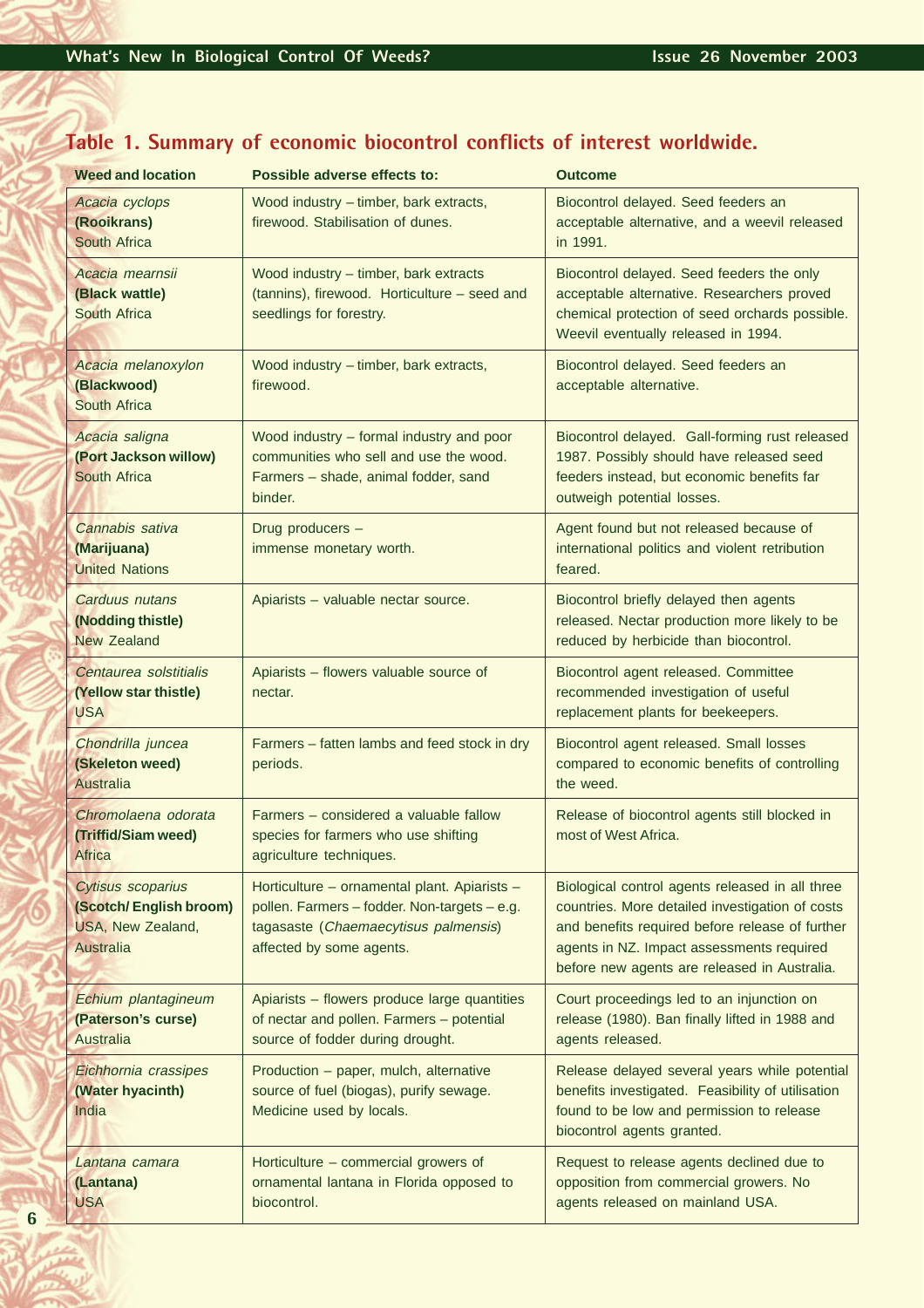| <b>Weed and location</b>                                                       | Possible adverse effects to:                                                                                                         | <b>Outcome</b>                                                                                                                                                                           |
|--------------------------------------------------------------------------------|--------------------------------------------------------------------------------------------------------------------------------------|------------------------------------------------------------------------------------------------------------------------------------------------------------------------------------------|
| Leucaena leucocephala<br>(Leucaena)<br>South Africa                            | Wood industry - timber, fuel. Farmers -<br>animal fodder.                                                                            | Seed-feeding beetle released after considerable<br>delay. Valuable seed plants could be protected<br>from beetle relatively easily.                                                      |
| Opuntia ficus-indica<br>(Prickly pear cactus)<br>Hawai'i                       | Farmers - cactus used by ranchers as<br>forage and source of water during<br>droughts.                                               | Biocontrol delayed for several years, poorer<br>ranchers were able to develop better water systems<br>and eventually a biocontrol agent was released.                                    |
| Papaver sommiferum<br>(Opium poppy)<br><b>United Nations</b>                   | Drug producers - immense monetary<br>worth.                                                                                          | Agents found but not released because of<br>international politics and violent retribution<br>feared.                                                                                    |
| Passiflora mollissima<br>(Banana passionfruit)<br>Hawai'i                      | Hunters - feral pigs and the introduced<br>Kalij pheasant (Lophura leucmelana) eat<br>the fruit.                                     | Biocontrol agents released. Destructive impact of<br>the weed (and the feral pigs) far outweighed any<br>benefits of the weed.                                                           |
| Pennisetum clandestinum<br>(Kikuyu grass)<br>Hawai'i, New Zealand              | Farmers - forage in some regions.                                                                                                    | Investigation abandoned in Hawai'i because of<br>agricultural value. In NZ feasibility of biocontrol in<br>early stages - likely to be opposition if taken further.                      |
| Pinus spp.<br>(Wilding pines)<br>New Zealand,<br>South Africa                  | Wood industry - timber. Pines also<br>commonly used as shelter belts and<br>ornamentals.                                             | More research into the safety and usefulness of<br>biocontrol needed for NZ. Programmes for 3 pine<br>species abandoned in SA - still searching for<br>seed/cone-eaters for P. pinaster. |
| Prosopis spp.<br>(Mesquite)<br>South Africa                                    | Farmers - shade, source of fuel, seed<br>pods used for livestock fodder in arid<br>areas. Apiarists - source of nectar.              | Biocontrol delayed. Seed feeders eventually<br>released. No other agents can be used so<br>insufficient control - may become more<br>acceptable in future as impacts of weed felt.       |
| <b>Rubus fruticosus</b><br>(Blackberry)<br>New Zealand,<br>Australia           | Horticulture – risk of damage to other<br>berries. Apiarists - nectar useful.                                                        | Rust fungus blocked for several years in Australia,<br>illegally released in 1984, and arrived in NZ in<br>1990. Investigations into additional strains of the<br>rust are continuing.   |
| Rubus strigosus,<br>R. parviflorus, R.<br>spectabilis, Canada                  | Horticulture - genetic contributions to<br>breeding programmes, fruit, ornamental<br>value. Stabilisation of banks and dunes.        | Biological control research ongoing.                                                                                                                                                     |
| Salix spp.<br>(Willow)<br>New Zealand, Australia                               | Stabilisation, erosion and river control,<br>shelter belts. Recreation - promoted as<br>trout habitat. People like the look of them. | Biocontrol being considered, but opposition likely<br>to be great. Several species (including crack<br>willow) are still being planted.                                                  |
| Schinus terebinthifolius<br>(Brazilian peppertree)<br>Hawai'i,<br>mainland USA | Apiarists - nectar important during winter.<br>Horticulture – used as an ornamental,<br>gardeners now realise adverse impact.        | Considerable delay before agents released in<br>1950s. More needed but plant no longer<br>spreading and opposition still strong. Release of<br>agents on mainland USA imminent.          |
| Solidago gigantea and S.<br>canadensis (Goldenrods)<br><b>Europe</b>           | Apiarists - good source of nectar.<br>Horticulture - still sold in nurseries,<br>widely used as ornamentals in gardens.              | Biocontrol considered but abandoned because of<br>opposition. Weed is still spreading.                                                                                                   |
| Tamarix ramosissima<br>(Salt cedar)<br><b>USA</b>                              | Horticulture - ornamental. Apiarists -<br>food plant for honeybees. Hunters -<br>nesting sites for game birds and doves.             | Release of biocontrol agents delayed 4 years<br>primarily because flycatchers nest in the trees.                                                                                         |
| Ulex europaeus<br>(Gorse)<br>New Zealand                                       | Apiarist - valuable pollen source.<br>Farmers - hedge, shelter plant, forage<br>plant.                                               | Considerable delay in revisiting the project in the<br>1980s, mostly due to apiarists. Six agents have<br>been released since 1989.                                                      |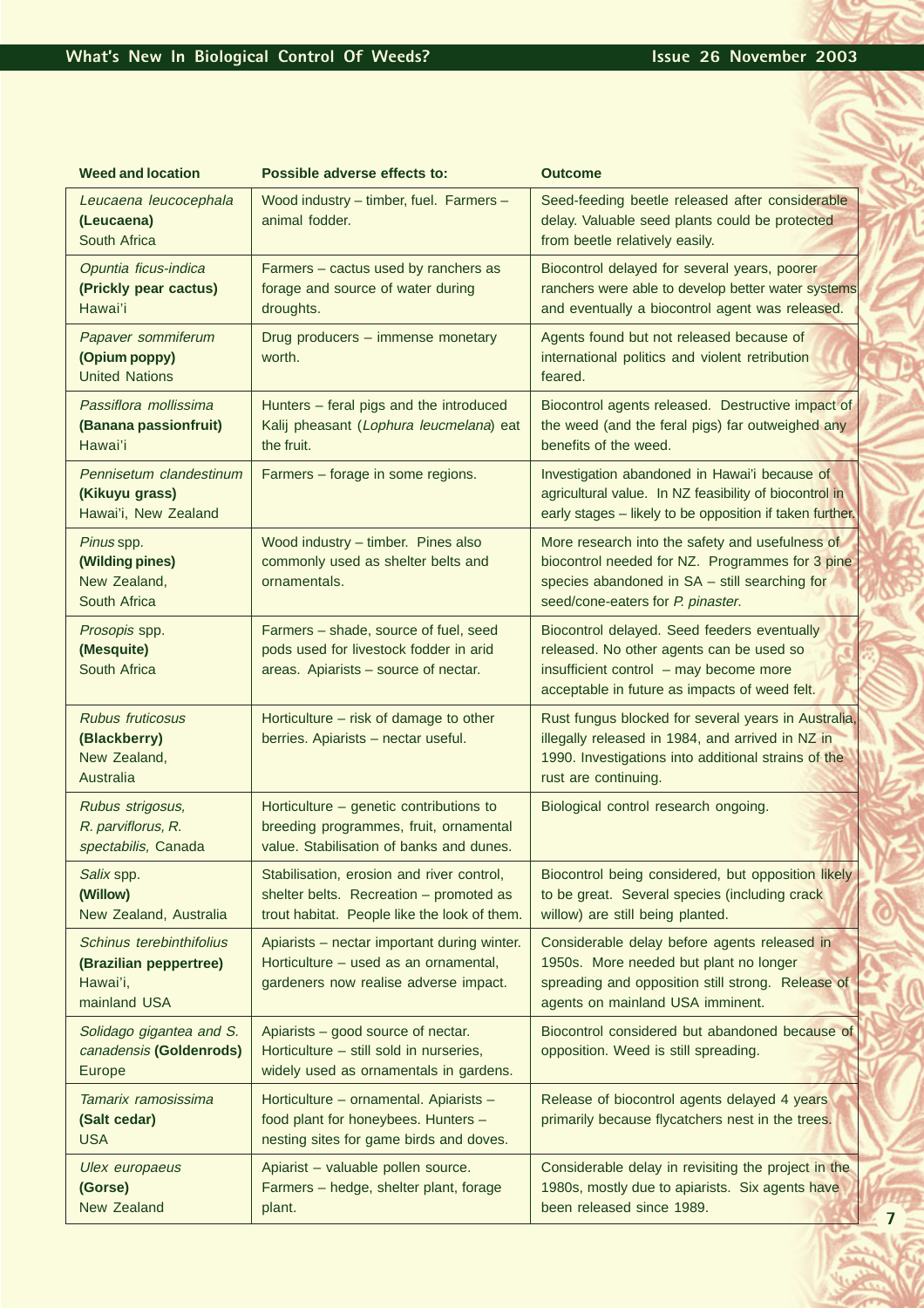

Native pigeons (kerer $\overline{u}$ ) feed on many plants including weeds such as broom.

have occurred due to non-target conflicts. Two biological control agents have been released but an application to release a third, the broom leaf beetle (Gonioctena olivacea), was declined on the grounds that it attacked tagasaste (Chamaecytisus palmensis). There was insufficient information presented at the time on the value of this plant (which is promoted as a fodder crop, food source for native pigeons, and a nurse plant, but is also seen as a roadside weed by others) relative to the broom problem, and the actual risk the agent posed to tagasaste. Data on these issues is being gathered to strengthen a revised application.

#### *Troublesome natives*

"In parts of the world, the densities of some native plant species have increased substantially due to changes in land use and overgrazing, which has resulted in them now being considered weeds, e.g. bracken (Pteridium aquilinum), in Great Britain," revealed Margaret. Many native "weeds" in the south-western United States and in Canada have been proposed targets for biological control. Where a native plant species is targeted for biocontrol, the conflicts are often even more of a nightmare to

resolve since their benefits are more numerous, the ecological effects complex, and the general public may have difficulty viewing native species as villains. Making changes to land use and more efforts to restore the original vegetation may be more appropriate in these situations

than attempting biocontrol of native "weeds".

In New Zealand manuka

(Leptospermum scoparium) is sometimes seen as a weed by farmers of marginal land when it encroaches onto their pasture. However, this native plant is important in preventing erosion on steep hill country. It also plays a significant role in the regeneration of native forest, provides habitat for native fauna, and is a highly valued source of nectar. Recently it has been confirmed that manuka honey has useful antiseptic properties. Large areas of manuka began dying during the 1940s after a scale insect (Eriococcus orariensis) arrived from Australia. Conflict arose when farmers distributed infected plant material until the scale insect was widespread. Control of manuka by the scale insect was extremely effective for some years until in turn a fungus (Myrangium thwaitesi) arrived under its own steam and attacked the scale insect.

#### *Ecological questions*

As native vegetation is cleared or taken over by invasive plants, then native animals increasingly turn to weeds for food and places to live.

People worry that successful biocontrol could leave wildlife, including endangered or iconic species, without essential resources. However, Margaret concluded, "Species that cash in on weed invasions are usually common generalists that would not be driven to extinction by reducing or eradicating a weed." It also turns out that exotic weed species are not usually as good as native plants when it comes to providing resources for native animals. Even if a few native species are found to benefit from the presence of a weed species, overall biodiversity losses are still higher if weeds are allowed to continue to replace native vegetation.

There are some cases where threatened species have come to depend on weeds, e.g. the Mahoenui giant weta (Deinacrida mahoenui) was found to be using goat-grazed gorse (Ulex europaeus) near Te Kuiti to escape predation by rats. However, in cases like this management techniques such as predator control, supplementary feeding, and providing nest boxes can be used to ensure the survival of threatened species.

Another issue complicating the release of biocontrol agents for broom (Cytisus scoparius) has been whether kereru (Hemiphaga novaeseelandiae) rely on the plant for food, particularly where there has been extensive clearing of native vegetation. Although kereru do consume broom leaves and buds, they eat lots of different plants and it turns out that feeding on broom is no picnic for them. Feeding low to the ground appears to be energetically more expensive than feeding up high in trees because of the need for increased vigilance and flights back to the trees between foraging bouts. There is also the increased risk of being killed by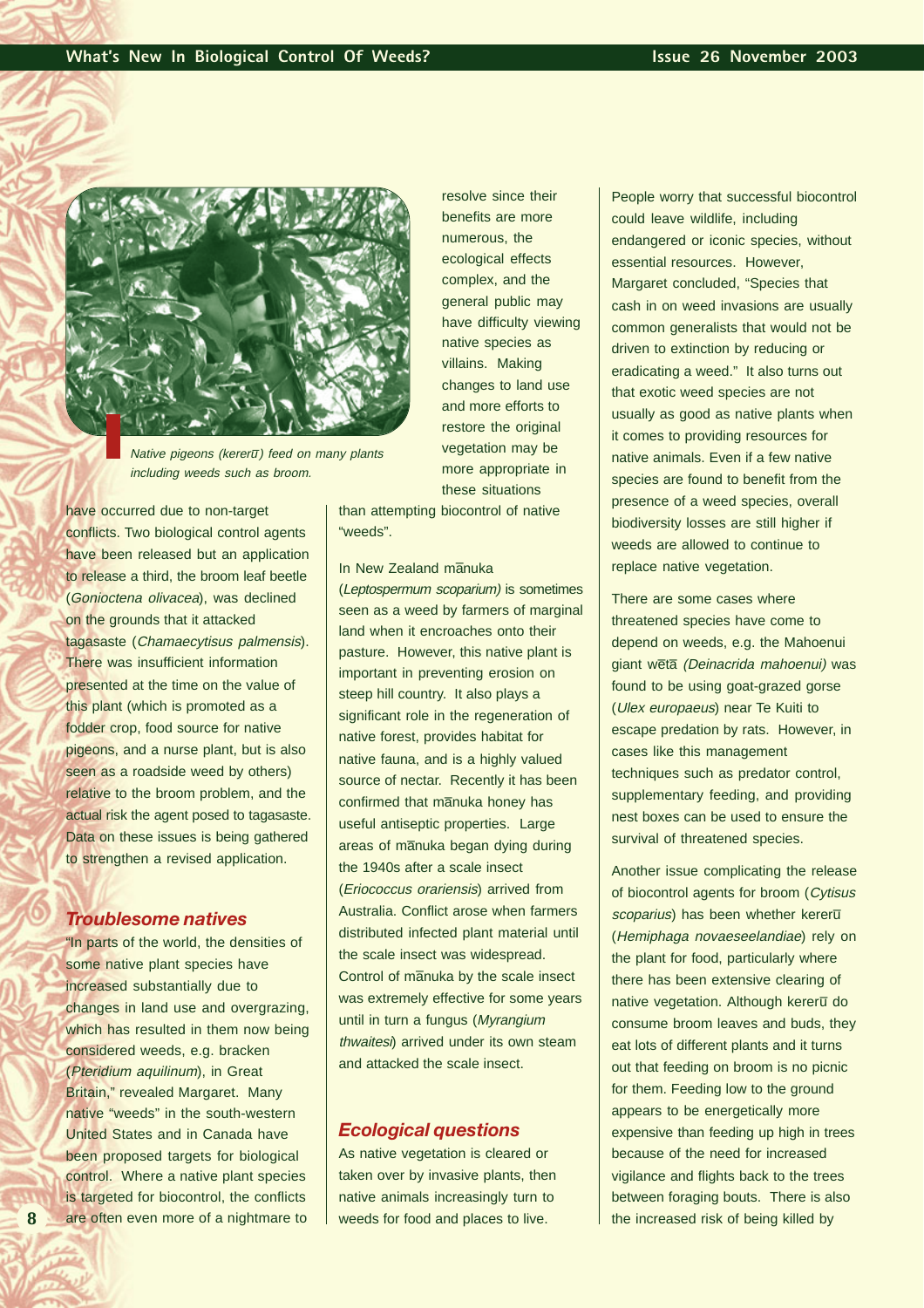stoats, or cars (where roadside broom infestations are involved). A reduction in broom density is therefore unlikely to have serious adverse consequences for kereru.

#### *Nurse or curse?*

In some situations, exotic plants can help native forest regeneration. particularly on highly degraded sites. Gorse and broom have been touted as good nurse crop species although there has been considerable disagreement as to their effectiveness in all situations. More recently, research has shown that although these weeds may facilitate forest restoration, successional pathways can be altered and you might not end up with the canopy tree species you are wanting. Margaret suggested, "More research is needed to quantify the benefits of using weeds as nurse plants, and their role in ecological processes should be explored before biocontrol is initiated."

#### *Conflict resolution*

Where conflict is thought to be likely, communication is the key to finding a way forward. It is vital to have full

stakeholder participation from the beginning of a project and to maintain contact and information flow throughout.Often the most important point to convey to stakeholders is that biocontrol agents are very unlikely to eradicate the weed, that they will instead hopefully make it less invasive, and that this is not going to happen overnight. Sometimes exotic plants can still be utilised even where biocontrol has been overwhelmingly successful, such as when trees are controlled by seed feeders. If need be insecticides can be used to protect useful plants from highly effective seed-eating agents.

Margaret warned, "If adequate consultation does not occur, and if legal biocontrol using appropriate channels is made too difficult, expensive, or slow, there is a danger that individuals or groups who are suffering economic losses from weeds may act outside the law". This situation has already occurred in Australia with the illegal release of blackberry rust (Phragmidium violaceum), and enormously increases the risk of undesirable side effects occurring. A challenge for the future is to try to further improve consultation without making it too onerous.

> Cost–benefit analyses are also an important part of resolving conflicts of interest, particularly between two economic groups where monetary value can be estimated for the gains and losses to each party as a result of biocontrol. Decision makers often find arguments couched in monetary

terms to be more convincing. It can be difficult to quantify the environmental and/or social benefits of biocontrol on natural communities. For example, South Africa's Working for Water Programme, which targets alien woody plants, creates job opportunities for the underprivileged as well as securing precious water resources (7% of South Africa's mean annual water runoff is lost through transpiration by alien plants).

> "Where conflict is thought to be likely, communication is the key to finding a way forward."

Host specificity testing and risk assessment for most countries involved in biocontrol is now very time consuming and results in agents coming on stream more slowly. If it becomes necessary to assess subtle "ripple" impacts of biocontrol agents in native ecosystems, then biocontrol programmes could cease to exist because the research required would be prohibitively time consuming and expensive. While there is no such thing as a free lunch, biocontrol often remains the only safe, practical and economically feasible method of weed control that is sustainable in the long term. Margaret recommended, "It is important to resolve conflicts of interest promptly and minimise possible negative effects from biocontrol agents. Any serious delays or impediments could result in escalating weeds whose impacts are far worse than the risk biocontrol agents pose to the environment."

Margaret's postdoctoral study was funded by Landcare Research as part of its reinvestment scheme.



Mahoenui wētā find gorse a safe haven from predators.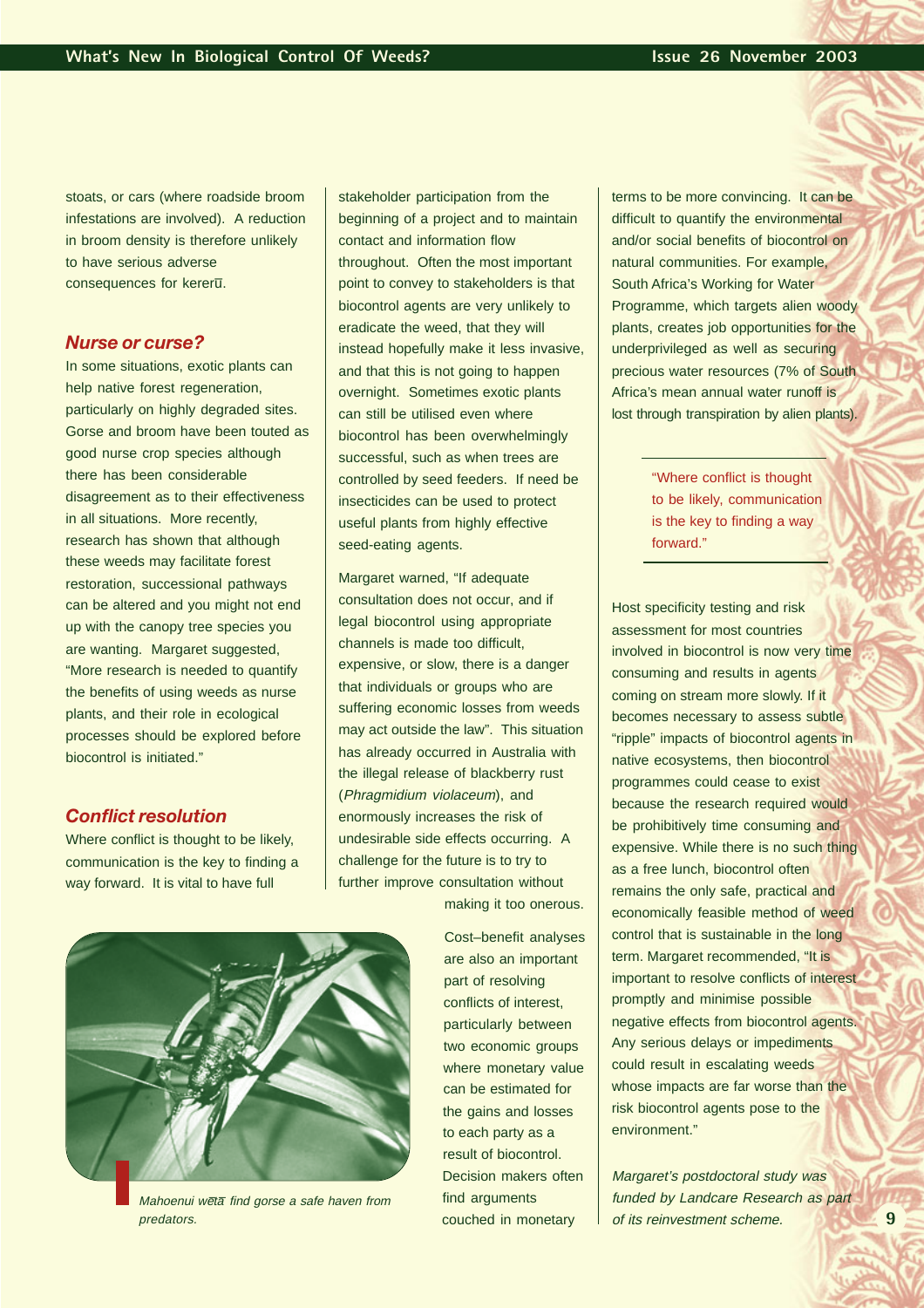## **Predicting the Potential for Buddleia Biocontrol?**

Buddleia (Buddleja davidii) is an attractive flowering shrub that comes from central China and now graces gardens in many countries. It is popular with butterflies and is known to many people as "butterfly bush". However, buddleia has a downside in that it produces copious amounts of wind-dispersed seed and has become widely naturalised in disturbed habitats. It particularly affects native ecosystems in places such as streambeds and landslips. In pine plantations on moist fertile sites young trees are unable to establish unless buddleia is controlled with herbicide. Forest Research staff have been investigating biocontrol for this target for a number of years, and have been focusing on a defoliating weevil (Cleopus japonicus) from China.

> "In the central North Island the weevil should be able to complete two or three generations each year."

The success of this weevil as a biocontrol agent will depend on its feeding behaviour, its capacity for population increase and dispersal, and how well its life cycle is synchronised with the seasonal development of buddleia. Forest Research staff are constructing a computer model to predict the likely future for buddleia if the weevil was released in New Zealand. Information has been gathered from China and from inside Forest Research's quarantine facility at Rotorua on the weevil's host specificity, life cycle, and feeding activity, and this has all been fed into the model. "Based on the information available to us at present the model predicts that in the central



A Chinese weevil (Cleopus japonicus) that attacks buddleia.

North Island the weevil should be able to complete two or three generations each year," reports Toni Withers of Forest Research. However, levels of population increase will also depend upon on how well it manages to survive the winter.

The feeding behaviour of individual weevil larvae has been scrutinised and, not surprisingly, it turns out that nearly full grown larvae and newly emerged adults have the biggest appetites. "Following a period of maturation feeding after emergence, older adults, who are known to live for over a year, eat surprisingly little (a mere  $2-4$  mm<sup>2</sup> of leaf tissue a day)," revealed Toni.

Buddleia in plots has been specially monitored at Rotorua so that the effects of insect feeding on its growth can be simulated and evaluated. Various amounts of foliage were removed manually at different times during last year's growing season (December–April), and the plants' vital statistics carefully noted too. "Initial results showed that severe defoliation

does reduce plant growth, particularly above ground level, but that leaf damage must continue on after February for a sustained impact on the weed," explained Toni.

Earlier research has determined that a biocontrol agent would need to reduce buddleia growth upwards by at least 50% to make any difference to the shading of young pine (Pinus radiata) trees. Field research has not yet reached the stage of ascertaining the magic formula as to what leaf area needs to be lost to achieve this 50% reduction in buddleia height. When this has been established, then the next crucial research question will be what density of biocontrol agents will be required per plant, and over what periods of the growing season in order to achieve this level of leaf area reduction.

This project has been funded by the Foundation for Research, Science and Technology.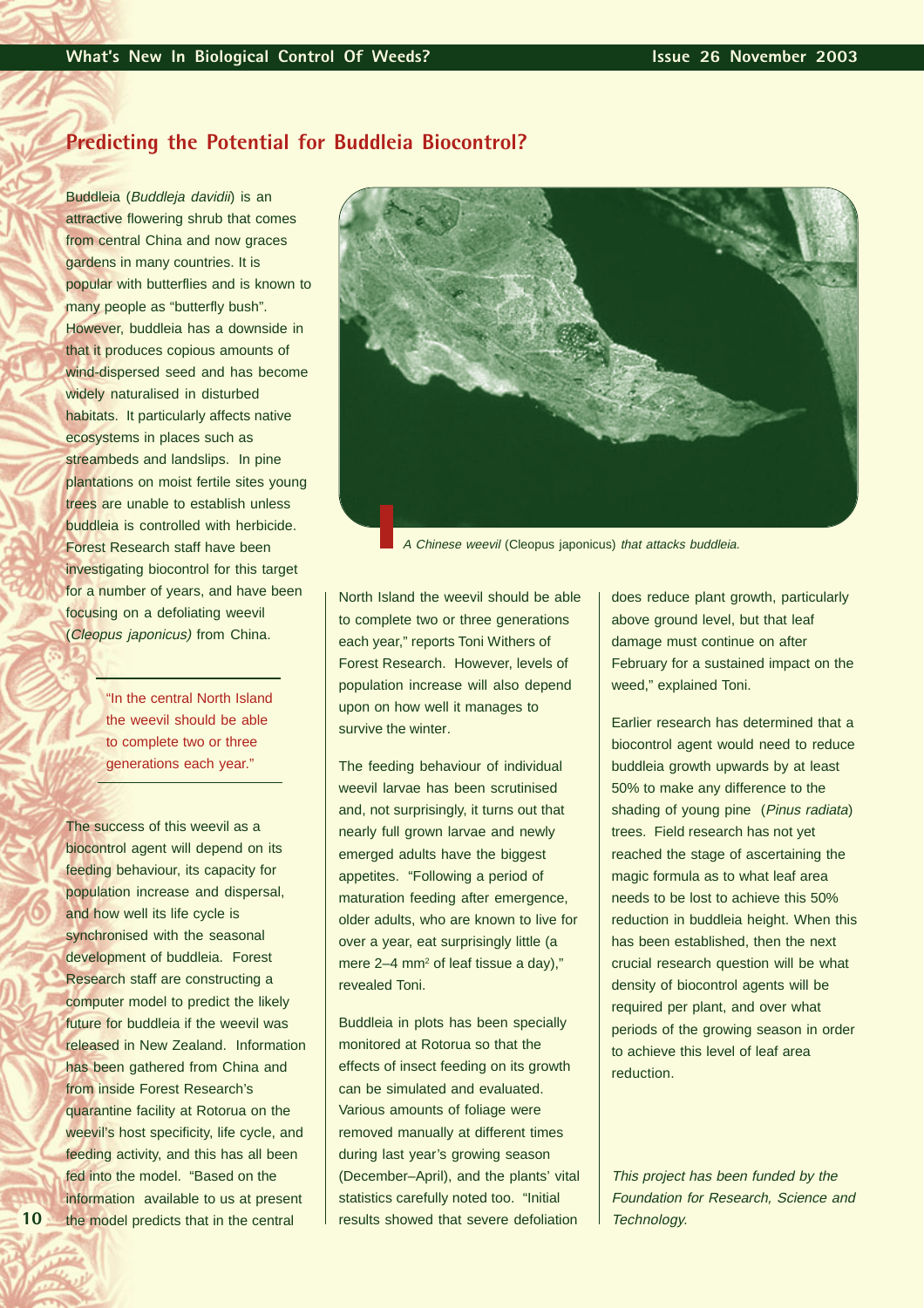# **Things To Do This Summer**

Hopefully you will all get a chance to have a holiday over the summer. However, as far as the work side of things goes, some activities that you might need to plan for include:

- Harvesting broom seed beetles (Bruchidius villosus) – you can redistribute the beetles while they are still inside the pods, but you need to keep a close eye on pod development. Do not harvest the pods until they are brown and mature, otherwise the beetles inside may not be mature. Don't delay once some pods have begun to burst.
- Harvesting cinnabar moth caterpillars (Tyria jacobaeae) – it has taken a decade for cinnabar moth to show its true colours in some parts of New Zealand and it is only now available in harvestable numbers in some places. The moth can be difficult to establish in some areas and the reason why is not always obvious. If you have been unsuccessful in a particular area in the past then it's probably better to try somewhere else. We would be interested to know if you find the moth in large numbers for our follow-up on non-targets work (contact Quentin Paynter paynterq@landcareresearch.co.nz).
- Checking gorse colonial hard shoot moth (Pempelia genistella) release sites – late spring is the best time to look for this agent, preferably before plants start to put on new growth, as the green and brown striped caterpillars and the webs they live in will be at their largest. Feeding damage and balls of frass should help you to distinguish these webs from spider webs. The webs remain obvious for some time over the summer after the caterpillars have

pupated. Don't be too disappointed if you don't find anything as it took 4 years after we released the moths at Redcliffs before we could easily locate them again.

- Checking Portuguese gorse thrips (Sericothrips staphylinus) sites – it's best to check when gorse isn't flowering so you don't get confused by flower thrips (Sericothrips obscuratus). Look for the thrips by eye, especially on new growth – they are pretty tiny and you might need a hand lens if your eyesight isn't the best. If you can't see any then try gently beating some foliage over a piece of white cardboard. Don't disturb the bush any more than necessary.
- Checking on heather beetle (Lochmaea suturalis) release sites – unless heather beetles are present in large numbers and have caused a lot of damage they are likely to be hard to find. The adult beetles tend to drop to the ground when disturbed and the greyishwhite larvae can also be hard to spot. You may need to beat heather plants with a stick over a white sheet, or try using a sweep net.
- Checking on hieracium gall midge (Macrolabis pilosellae) release sites – don't even try to look for the adults as they will be too hard to find. Instead check release sites for hawkweed plants with

swollen deformities and curled leaves, which are caused by larval feeding.

• Checking old man's beard saw fly (Monophadnus spinolae) release sites – this is a bit of an unknown quantity as we haven't yet managed to find them in the field in New Zealand! Our colleagues overseas tell us that the adults are not easy to spot but you can sometimes see the females sitting underneath the leaves or males swarming around looking for females to mate with. We suggest you look for leaves that have obvious feeding damage, particularly ones with semicircular incisions along the leaf margins or that have been completely skeletonised. The proof of the pudding, however, will be if you can find the culprit, so look out for the white caterpillar-like larvae. Good luck!

**Remember to read up the relevant pages in** *The Biological Control of Weeds Book* **before embarking on any of these activities and let us know how you get on!**



Old man's beard sawfly